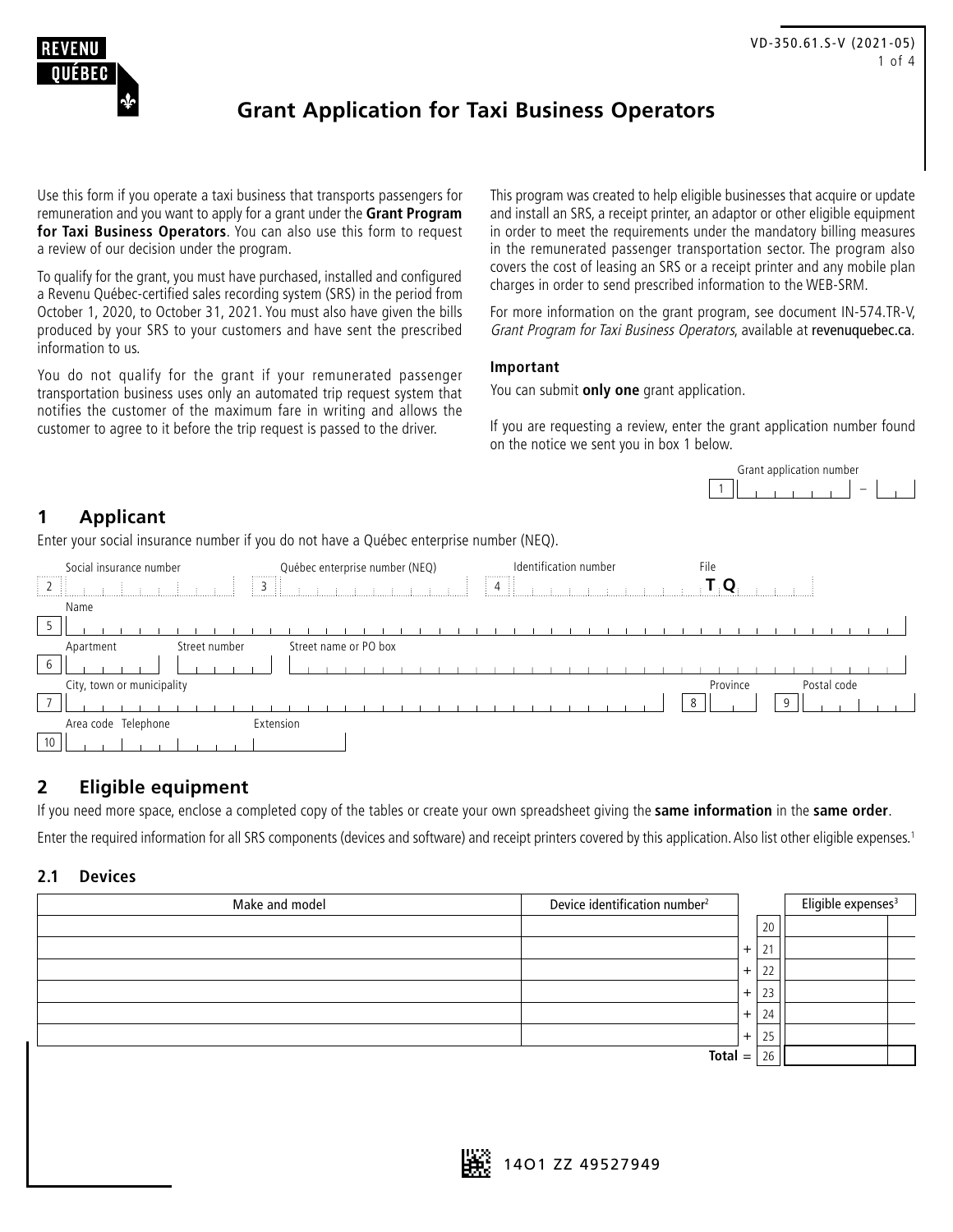<span id="page-1-0"></span>

|     |                 | VD-350.61.S-V (2021-05)<br>$2$ of $4$ |     |    |                                |  |
|-----|-----------------|---------------------------------------|-----|----|--------------------------------|--|
| 2.2 | <b>Software</b> |                                       |     |    |                                |  |
|     | Name            | Version                               |     |    | Eligible expenses <sup>3</sup> |  |
|     |                 |                                       |     | 27 |                                |  |
|     |                 |                                       | $+$ | 28 |                                |  |
|     |                 |                                       | $+$ | 29 |                                |  |
|     |                 |                                       | $+$ | 30 |                                |  |
|     |                 | $Total =$                             |     | 31 |                                |  |

### **2.3 Receipt printers**

| Make and model | Serial number |           |      | Eligible expenses <sup>4</sup> |
|----------------|---------------|-----------|------|--------------------------------|
|                |               |           | 40   |                                |
|                |               | $\ddot{}$ | 41   |                                |
|                |               | $+$       | 42   |                                |
|                |               | $+$       | 43   |                                |
|                |               | $+$       | 44   |                                |
|                |               | $+$       | , 45 |                                |
|                | <b>Total</b>  | $=$       | 46   |                                |

### **2.4 Other eligible expenses**

| Description  |     |    | Eligible expenses <sup>4</sup> |
|--------------|-----|----|--------------------------------|
|              |     | 47 |                                |
|              | $+$ | 48 |                                |
|              | $+$ | 49 |                                |
|              | $+$ | 50 |                                |
|              | $+$ | 51 |                                |
|              | $+$ | 52 |                                |
|              | $+$ | 53 |                                |
|              | $+$ | 54 |                                |
|              | $+$ | 55 |                                |
|              | $+$ | 56 |                                |
|              | $+$ | 57 |                                |
|              | $+$ | 58 |                                |
| <b>Total</b> | $=$ | 59 |                                |

### **2.5 Total eligible expenses**

| Amount on line 26                                                                   |        | 60  |  |
|-------------------------------------------------------------------------------------|--------|-----|--|
| Amount on line 31                                                                   | b<br>+ |     |  |
| Amount on line 46                                                                   | ÷      | -62 |  |
| Amount on line 59                                                                   | ÷      | ხ3  |  |
| Total eligible expenses $=$ $ $<br>Add lines 60 to 63. Enter the result on line 73. |        | 64  |  |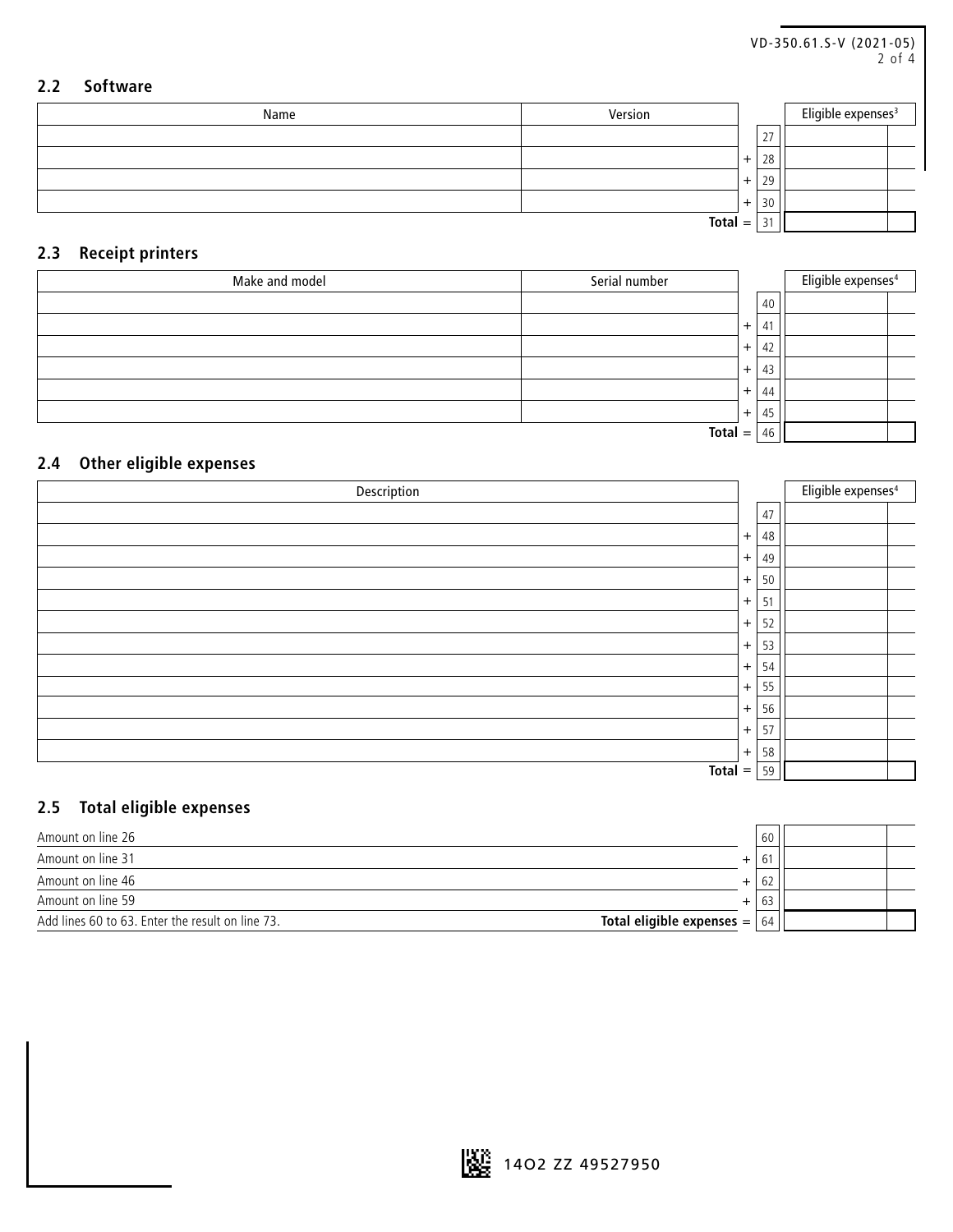<span id="page-2-0"></span>

|                                                                                             |                             |                 | VD-350.61.S-V (2021-05)<br>3 of 4 |
|---------------------------------------------------------------------------------------------|-----------------------------|-----------------|-----------------------------------|
| <b>Amount of grant</b>                                                                      |                             |                 |                                   |
| Number of authorized automobiles used to transport passengers for remuneration <sup>5</sup> |                             | 70              |                                   |
|                                                                                             | $\times$                    |                 | \$790                             |
| Multiply line 70 by line 71.                                                                | Eligible expenses $limit =$ |                 |                                   |
| Total eligible expenses (line 64)                                                           |                             | 73 <sub>1</sub> |                                   |
| Enter the amount on line 72 or 73, whichever is less.                                       | <b>Grant claimed</b>        | 74              |                                   |

#### **4 Certification**

I authorize Revenu Québec to access my tax file to verify the transaction data sent by my certified SRS(s).

I have read and accept the terms and conditions of the Grant Program for Taxi Business Operators. In the case of a failure on my part or a change to the terms and conditions of the grant program, Revenu Québec reserves the right to recover all or part of the grant I received.

I certify that the information provided on this form is accurate and complete.

First and last name of the applicant or authorized representative

Signature of the applicant or authorized representative **Position** Position **Position** Date

#### **Notes**

- [1](#page-0-0). Do not include any SRS for which you were reimbursed under the pilot project on mandatory billing in the remunerated passenger transportation sector.
- [2](#page-0-0). The device's identification number is the one we assigned when you set up your SRS.
- [3](#page-0-0). The eligible expenses incurred to acquire the devices and software making up the SRS include the purchase price and costs related to installation, wiring, updating and extended warranties, as well as any other costs incurred to ensure the SRS can send us prescribed information. Eligible expenses do not include taxes paid or costs related to maintenance, repairs, service contracts, training or other recurring items.
- [4](#page-1-0). Eligible expenses related to receipt printers and other eligible expenses include the purchase price and costs related to installation, wiring, updating and extended warranties, as well as any other costs incurred to comply with the new mandatary billing measures. Eligible expenses do not include taxes paid or costs related to maintenance, repairs, service contracts, training or other recurring items.

To calculate the amount of eligible expenses related to a lease contract or additional mobile plan charges, see the appendix entitled "Terms and Conditions Regarding the Lease of Equipment and Additional Mobile Plan Expenses" in document IN-574.TR-V, Grant Program for Taxi Business Operators.

5. The maximum number of authorized automobiles is equal to the number of authorized automobiles that you own and you or your drivers use, or the number of authorized automobiles that you lease for you or your employees that did not come with the equipment required under the measures. If you are the only driver in the taxi business, the maximum number of automobiles is one.